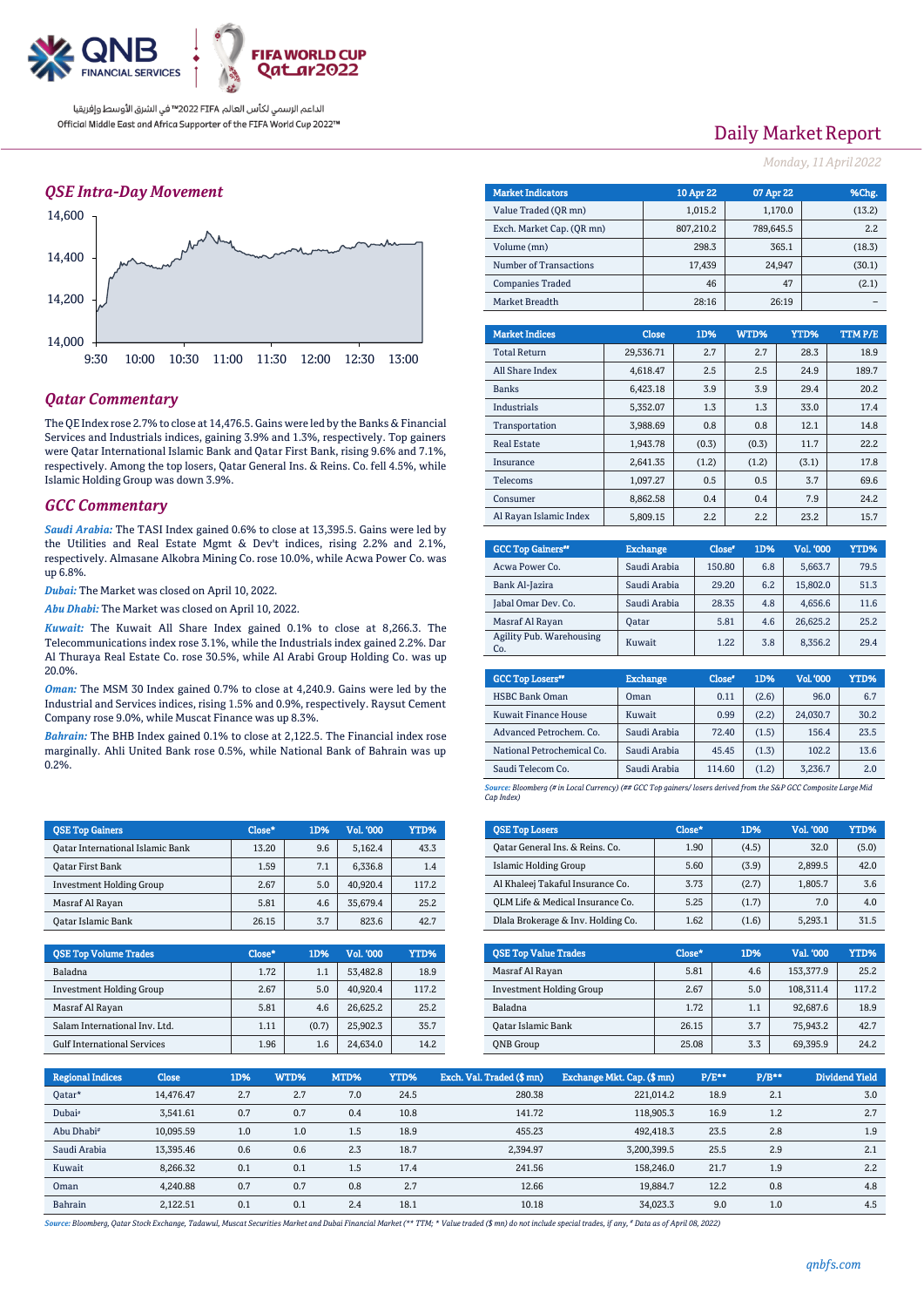

# Daily Market Report

### *Monday, 11April2022*

### *Qatar Market Commentary*

- The QE Index rose 2.7% to close at 14,476.5. The Banks & Financial Services and Industrials indices led the gains. The index rose on the back of buying support from non-Qatari shareholders despite selling pressure from Qatari shareholders.
- Qatar International Islamic Bank and Qatar First Bank were the top gainers, rising 9.6% and 7.1%, respectively. Among the top losers, Qatar General Ins. & Reins. Co. fell 4.5%, while Islamic Holding Group was down 3.9%.
- Volume of shares traded on Sunday fell by 18.3% to 298.3mn from 365.1mn on Thursday. Further, as compared to the 30-day moving average of 318.3mn, volume for the day was 6.3% lower. Baladna and Investment Holding Group were the most active stocks, contributing 17.9% and 13.7% to the total volume, respectively.

| <b>Overall Activity</b>        | <b>Buy %*</b> | <b>Sell %*</b> | Net (QR)         |
|--------------------------------|---------------|----------------|------------------|
| Qatari Individuals             | 46.28%        | 51.57%         | (53,658,848.2)   |
| <b>Oatari Institutions</b>     | 22.68%        | 24.40%         | (17, 461, 316.2) |
| Oatari                         | 68.96%        | 75.96%         | (71.120.164.3)   |
| <b>GCC</b> Individuals         | 0.34%         | 0.53%          | (1,931,087.8)    |
| <b>GCC</b> Institutions        | 3.51%         | 3.05%          | 4,669,045.8      |
| GCC                            | 3.85%         | 3.58%          | 2.737,958.0      |
| Arab Individuals               | 14.43%        | 11.68%         | 27,935,991.9     |
| <b>Arab Institutions</b>       | $0.00\%$      | 0.01%          | (35,090.8)       |
| Arab                           | 14.43%        | 11.68%         | 27.900,901.1     |
| <b>Foreigners Individuals</b>  | 2.85%         | 3.29%          | (4,436,366.4)    |
| <b>Foreigners Institutions</b> | 9.91%         | 5.49%          | 44,917,671.6     |
| <b>Foreigners</b>              | 12.76%        | 8.77%          | 40.481.305.3     |

*Source: Qatar Stock Exchange (\*as a % of traded value)*

## *Global Economic Data and Earnings Calendar*

#### Global Economic Data

| Date  | <b>Market</b> | <b>Source</b>                 | <b>Indicator</b>    | <b>Period</b> | <b>Actual</b> | <b>Consensus</b> | <b>Previous</b> |
|-------|---------------|-------------------------------|---------------------|---------------|---------------|------------------|-----------------|
| 04/09 | China         | National Bureau of Statistics | New Yuan Loans CNY  | Mar           | N/A           | 2740.0b          | 1230.0b         |
| 04/09 | China         | The People's Bank of China    | Money Supply M0 YoY | Mar           | N/A           | N/A              | 5.80%           |
| 04/09 | China         | The People's Bank of China    | Money Supply M1 YoY | Mar           | N/A           | 4.40%            | 4.70%           |
| 04/09 | China         | The People's Bank of China    | Money Supply M2 YoY | Mar           | N/A           | 9.20%            | 9.20%           |

*Source: Bloomberg (s.a. = seasonally adjusted; n.s.a. = non-seasonally adjusted; w.d.a. = working day adjusted)*

### Earnings Calendar

| <b>Tickers</b> | <b>Company Name</b>                                 | Date of reporting 1Q2022 results | No. of days remaining | <b>Status</b> |
|----------------|-----------------------------------------------------|----------------------------------|-----------------------|---------------|
| <b>ONBK</b>    | <b>ONB</b> Group                                    | 11-Apr-22                        | $\mathbf 0$           | Due           |
| QIBK           | <b>Oatar Islamic Bank</b>                           | 12-Apr-22                        | 1                     | Due           |
| ONCD           | <b>Qatar National Cement Company</b>                | 13-Apr-22                        | $\overline{c}$        | Due           |
| QFLS           | Qatar Fuel Company                                  | 13-Apr-22                        | $\overline{c}$        | Due           |
| QGTS           | Qatar Gas Transport Company Limited (Nakilat)       | 17-Apr-22                        | 6                     | Due           |
| QEWS           | Qatar Electricity & Water Company                   | 17-Apr-22                        | 6                     | Due           |
| <b>MCGS</b>    | <b>Medicare Group</b>                               | 18-Apr-22                        | 7                     | Due           |
| ABQK           | Ahli Bank                                           | 19-Apr-22                        | 8                     | Due           |
| <b>MKDM</b>    | Mekdam Holding Group                                | 20-Apr-22                        | 9                     | Due           |
| <b>CBQK</b>    | The Commercial Bank                                 | 20-Apr-22                        | 9                     | Due           |
| <b>NLCS</b>    | Alijarah Holding                                    | 21-Apr-22                        | 10                    | Due           |
| <b>IHGS</b>    | <b>INMA Holding Group</b>                           | 24-Apr-22                        | 13                    | Due           |
| IGRD           | <b>Investment Holding Group</b>                     | 25-Apr-22                        | 14                    | Due           |
| OLMI           | <b>QLM Life &amp; Medical Insurance Company</b>     | 25-Apr-22                        | 14                    | Due           |
| <b>MCCS</b>    | Mannai Corporation                                  | 26-Apr-22                        | 15                    | Due           |
| <b>VFQS</b>    | Vodafone Qatar                                      | 26-Apr-22                        | 15                    | Due           |
| QIMD           | Qatar Industrial Manufacturing Company              | 26-Apr-22                        | 15                    | Due           |
| <b>BLDN</b>    | Baladna                                             | 27-Apr-22                        | 16                    | Due           |
| <b>OCFS</b>    | <b>Qatar Cinema &amp; Film Distribution Company</b> | 27-Apr-22                        | 16                    | Due           |
| <b>AKHI</b>    | Al Khaleej Takaful Insurance Company                | 27-Apr-22                        | 16                    | Due           |

*Source: QSE*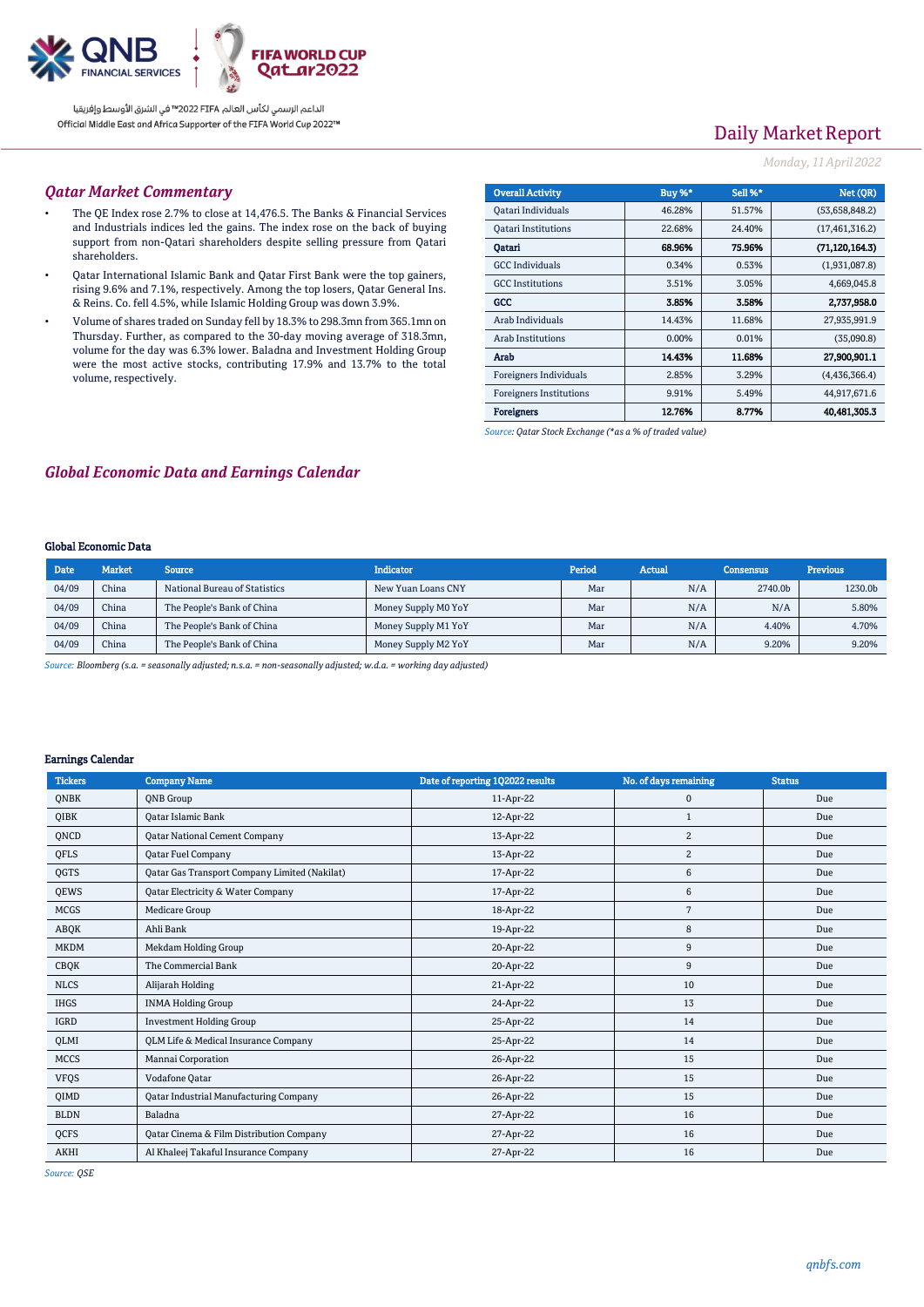

#### *Qatar*

- Medicare Group Co to disclose its Q1 financial results on April 18 Medicare Group Co. to disclose its financial statement for the period ending 31st March 2022 on 18/04/2022. (QSE)
- Commercial Bank to disclose its Q1 financial results on April 20 Commercial Bank to disclose its financial statement for the period ending 31st March 2022 on 20/04/2022. (QSE)
- Inma Holding to disclose its Q1 financial results on April 24 Inma Holding to disclose its financial statement for the period ending 31st March 2022 on 24/04/2022. (QSE)
- Zad Holding Co. to disclose its Q1 financial results on April 25 Zad Holding Co. to disclose its financial statement for the period ending 31st March 2022 on 25/04/2022. (QSE)
- Doha Insurance to disclose its Q1 financial results on April 27 Doha Insurance to disclose its financial statement for the period ending 31st March 2022 on 27/04/2022. (QSE)
- Al Faleh Educational Holding Q.P.S.C The Ordinary General Assembly Endorses items on its agenda – Al Faleh Educational Holding Q.P.S.C announced the results of the Ordinary General Assembly. The meeting was held on 10/4/2022 and the following resolutions were approved: 1. To sign a Memorandum of Understanding with Wellington College International and authorize the Chairman of the Board of Directors to negotiate and sign any contract or document related to it and to take any necessary action to implement the memorandum. 2. Appointment of Russell Bedford as an External Auditor for the Company for the financial year 2022 and approved their fees. (QSE)
- Ooredoo among the top 5 telecoms in GCC Ooredoo has ranked third largest telecom company in the GCC in terms of assets in 2021, according to Forbes Middle East. The Qatari multinational telecom service provider has joined the list of the region's leading telcos with its total assets valued at \$21.2bn by the end of December 2021. It may be noted that Ooredoo also ranked 22nd among Forbes Middle East's 'Top 100 Companies in the Middle East in 2021'. In its annual financial statement, Ooredoo posted a QR30bn revenue for 2021, an increase of 4% compared to the same period the previous year, mainly driven by growth in its home market Qatar, Indonesia, and Tunisia. Forbes added that the company's profit reached \$288.9mn in 2021 compared to \$390.5mn in the previous year. (Peninsula Qatar)
- Building permits rise by 42% to 988 in March The number of building permits issued in March by municipalities in Qatar has increased by 42% to 988 from 697 in February, data released by the Planning and Statistics Authority (PSA) show. The PSA in cooperation with the Ministry of Municipality released the 87th issue of the Monthly Statistics of Building Permits and Building Completion Certificates issued by all municipalities in the country. According to their geographical distribution, the municipality of Al Rayyan topped the list of municipalities with 243 building permits issued (25% of total issued permits), while the municipality of Al Doha came in second place with 231 permits (23%), followed by the municipalities of Al Wakrah with 214 permits (22%), and Al Da'ayen with 180 permits (18%). The rest of the municipalities were: Umm Slal with 56 permits (6%), Al Khor with 31 permits (3%), Al Sheehaniya with 17 permits (2%), and Al Shammal with 16 permits (2%). (Peninsula Qatar)
- Business leaders applaud visit of AQBC Mission to Qatar Business leaders and others are applauding the success of the recent Australia Qatar Business Council (AQBC) Mission to Qatar and is already being heralded as a reinvigoration of the bilateral relationship. This is the first such Australian visit since the onset of the COVID pandemic, and the first of four Missions being planned for 2022 by the AQBC. It also comes at a time when the Ukraine crisis is seeing a recalibration of food supplies inter-nationally and when the challenges of climate change and commercial disruptions globally make the importance of the bilateral relationship even more crucial said the AQBC. (Peninsula Qatar)
- Surge in Qatari investments in London real estate Qataris have always been drawn to the UK property market, both as investment opportunities

# Daily Market Report

#### *Monday, 11April2022*

and as second residences. As a result, Qatar is one of the top 20 countries in terms of individual property ownership in the United Kingdom. According to an analysis by Alford Hughes Qatar, the number of properties owned by Qatari individuals in London climbed by nearly 50 % between 2018 and 2021. Many Qatari buyers choose to invest in Prime Central London's golden postcodes, so it's no wonder that Westminster is the most popular region, accounting for 21.5 % of all London properties held by Qatari buyers. Westminster City Council, which stretches from the Thames in the south to Regent's Park in the north, encompasses some of London's most desirable neighborhoods, including Mayfair, Marylebone, St James's, Bays-water, Whitehall, and sections of Belgravia and Knightsbridge. The borough of Wandsworth is the second most popular place, with 12.4%. The multi-billion-pound makeover of Nine Elms, which includes the rebuilding of the Battersea Power Station, the new US Embassy, and two new tube stations, has sparked enormous interest in the area. (Peninsula Qatar)

- FocusEconomics: Qatar's public debt to GDP to fall from 50.8% this year to 47.6% in 2026 – Qatar's public debt to GDP will fall continually over the next five years from 50.8% this year to 47.6% in 2026, according to researcher FocusEconomics. In its latest country report, FocusEconomics said the country's public debt (as a percentage of GDP) will be 48.2 in 2023, 49.5 (2024), 48.5 (2025) and 47.6 (2026). FocusEconomics estimate shows Qatar's gross domestic product (GDP) will scale up to \$228bn in 2026 from \$200bn this year. However, this may dip to \$196bn next year, before rising to \$203bn (2024) and \$215bn (2025). GDP per capita has been estimated to total \$71,437 this year, \$68,795 (2023), \$69,719 (2024), \$72,586 (2025) and \$75,319 (2026). Current account balance, according to the FocusEconomics estimate, will be \$23.8bn this year, \$16.4bn (2023), \$14.2bn (2024), \$17.3bn (2025) and \$20.7bn (2026). The current account balance (as a percentage of GDP) will be 11.9 this year, 8.4 (2023), 7.0 (2024), 8.1 (2025), and 9.1 (2026). The fiscal balance (as a percentage of GDP) will be 8.0 this year, 6.0 (2023), 4.2 (2024), 4.1 (2025), and 3.9 (2026). Merchandise trade balance has been estimated at \$67.2bn this year, \$65.4bn (2023), \$64.7bn (2024), \$68.1bn (2025) and \$76.1bn (2026). According to FocusEconomics, Qatar's economy recorded a mild expansion in Q4, 2021 based on recent data. (Gulf Times)
- Qatar University and Boeing continue partnership in education Qatar University College of Engineering (QU-CENG) and Boeing have announced continuity of partnership in the field of education, through several initiatives that will benefit academic programs and support students. QU President Dr Hassan bin Rashid al-Derham said: "This cooperation comes as a part of QU's partnerships with world-leading institutions in various scientific and technological fields with the aim of enriching the experience of students". "This will help prepare a capable Qatari generation who can respond to the future's scientific challenges with confidence and competence," he added. Kuljit Ghata-Aura, president of Boeing Middle East, Turkey and Africa (META), said: "Our strong partnership with QU-CENG reflects our commitment to advancing STEM education for the future leaders of Qatar's expanding aerospace sector. We are proud that through our support, students will have access to new programs and tools and thank QU-CENG's leadership for their continued support and engagement." (Gulf Times)
- Doha,Wilmington sign MoU for co-operation HE the Prime Minister and Minister of Interior Sheikh Khalid bin Khalifa bin Abdulaziz al-Thani met Sunday April 10 with Mayor of Wilmington, Delaware, United States, Mike Purzycki, and the delegation accompanying him during their visit to the country. They discussed co-operation between the two countries, and a number of issues of common interest. HE the prime minister also witnessed the signing of a memorandum of understanding (MoU) between Doha and Wilmington, Delaware, to exchange experiences in various fields. The MoU was signed by HE the Minister of Municipality Abdullah bin Abdulaziz bin Turki al-Subaie and Mayor Purzycki. (Gulf Times)
- Qatar allocates \$5mn in aid for Ukraine refugees Qatar has allocated \$5mn in humanitarian aid to support Ukrainian refugees and displaced persons, through Qatar Fund for Development (QFFD), based on the sense of its moral responsibility. Qatar stressed the difficult humanitarian situation that millions of refugees are facing in the shadow of the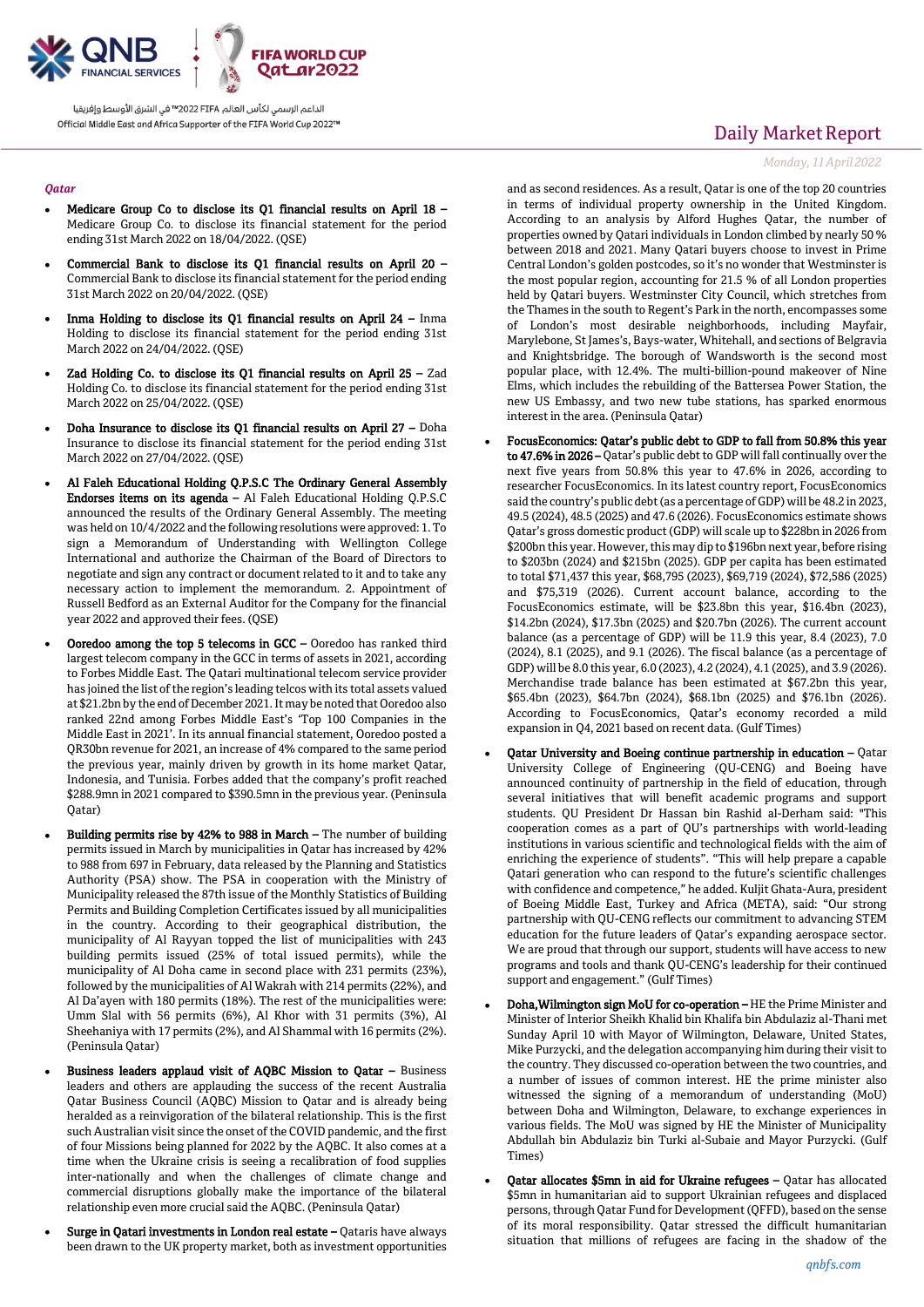

continuing escalation and tension requires the solidarity of the international community to develop emergency plans to respond to their necessary needs. This came in Qatar's speech delivered by Assistant Foreign Minister HE Lolwah bint Rashid Al Khater at the virtual Donors' Conference for Ukraine. Al Khater reiterated Qatar's call for an immediate cessation of military action in Ukraine, securing humanitarian corridors to ensure access of aid, resolving the dispute through constructive dialogue and diplomatic methods, in addition to settling the conflict by peaceful means and avoiding what can lead to further escalation. (Qatar Tribune)

 Iran to cooperate with Qatar in holding World Cup – Jassim bin Saif Al Sulaiti made the comments during his visit to the Iranian Kish Island in the Persian Gulf where he met with Iranian Minister of Roads and Urban Development Rostam Ghassemi. Al Sulaiti said that "One of the important issues for cooperation between Iran and Qatar is the issue of the World Cup through which we can remove bilateral obstacles to expanding the overall bilateral relations between the two countries." The Qatari minister stressed that Iran is a major player in the region and has an influential role in the region with which Qatar is willing to establish ties in the fields of land, sea and air. He added the Doha-Tehran bilateral relations in the field of the world cup lays the ground for the development of various relations, including industrial relations between the two countries, which will bring good and blessings to the two countries and will be much broader than the previous ones. The Iranian Minister of Roads and Urban Development said that Iran is seriously pursuing the implementation of bilateral agreements signed during President Raeisi's visit to Doha and added that Iran is fully prepared to receive World Cup fans in various fields and to support and cooperate with Qatar in holding the event. (Bloomberg)

#### International

- Cleveland Fed's Mester says inflation elevated through 2023 but trajectory will fall - Inflation will remain high this year and next even as the Fed moves steadily to lower the pace of price increases, Cleveland Fed president Loretta Mester said Sunday in an interview on CBS' "Face the Nation." By making home, auto and other loans more expensive, Fed interest rate increases and other actions "will help reduce excess demand, which is outpacing constrained supply, and bring price pressures down,' to the Fed's 2% inflation target, Mester said. "I think it will take some time. ... Inflation will remain above 2% this year and even next year. But the trajectory will be moving down." The Fed is planning a steady series of interest rate increases this year and expects also to trim its holdings of Treasury bonds and mortgage-backed securities as a second method for lifting the cost of credit to businesses and households. Mester, who has said she favors a more aggressive pace of rate increases than some of her colleagues, said she was "optimistic" the current economic expansion and strong job market would continue despite tighter monetary policy. "I think we can reduce excess demand relative to supply without pushing the economy into recession," Mester said. "It is very important that we get inflation under control. That is the biggest challenge right now." Annual inflation by the Fed's preferred measure is currently 6.4%, a level Mester acknowledge was a "real painful problem" for many families. An unemployment rate of 3.6%, low by historical standards, is producing large wage gains for many workers but for many prices are still rising faster. President Joe Biden on Twitter Sunday threw the focus on the job market, considered by some economists as among the strongest since World War II. "Americans are getting back to work at a historic pace. Over the last four weeks, fewer Americans filed initial claims for unemployment insurance than at any time in our nation's recorded history," Biden said. (Reuters)
- China's PPI and CPI rise faster than expected in March China's factory inflation slowed but beat expectations in March, official data showed on Monday, as the country grapples with cost pressures caused by Russia's invasion of Ukraine and persistent supply chain bottlenecks. The producer price index (PPI) increased 8.3% year-on-year, according to data from the National Bureau of Statistics (NBS), easing from 8.8% growth in February but beating a forecast for a 7.9% rise in a Reuters poll. While the year-on-year PPI rise was the slowest since April 2021, the monthly increase of 1.1% was the fastest pace in five months. China's consumer price index (CPI) inched up 1.5% year-on-year, the fastest pace in three

## Daily Market Report

#### *Monday, 11April2022*

months, after a gain of 0.9% in February and beating the 1.2% rise tipped by a Reuters poll. The world's second-largest economy came under downward pressure in March with renewed COVID outbreaks and the manufacturing and service sectors reporting declines in activity. Authorities have unveiled policies to support the economy, including greater fiscal spending and reductions in income tax for small firms. China's cabinet on Wednesday vowed more support measures for consumption and investment. Against a year ago, food prices fell 1.5%, compared with a 3.9% decline in February, resulting in a drop of 0.28 percentage points in headline CPI. The still modest consumer inflation points to weak demand as the sentiment in consumption was dented by Beijing's strict COVID control measures. China reported 26,411 new asymptomatic cases for Sunday, more than 25,000 were in the financial hub of Shanghai, currently under a city-wide lockdown. Iris Pang, chief economist for Greater China at ING, expects Shanghai's economy will shrink 6% this month alone if the current lockdown persists, equalling a 2% gross domestic product decline for the whole of China. Most analysts expect China's central bank to lower borrowing costs and cut reserve requirements for banks or lower interest rate to pump more cash into the economy. (Reuters)

 BOJ's Kuroda warns of uncertain economic fallout from Ukraine crisis – Bank of Japan Governor Haruhiko Kuroda on Monday warned that there was "very high uncertainty" over the impact the Ukraine crisis could have on Japan's economy through market moves and rising commodity prices. "Japan's economy is recovering as a trend, although there are some signs of weakness," Kuroda said in a speech delivered to a quarterly meeting of the central bank's branch managers. (Investing)

#### Regional

- Saudi Arabia's first co-living hybrid hotel chain eyes a \$500mn portfolio Saudi Arabia's Arbah Capital, which is licensed by the Kingdom's Capital Market Authority (CMA), and UAE-based Strategic Housing Group (SHG) have created a joint venture to develop and roll out the region's first integrated co-living hybrid hotel chain called Innov8. The model offers flexibility for short-term visitors and longer-term residents with various choices of lease options and services offered. In addition, the properties offer well-equipped private rooms and studios, as well as shared facilities such as eateries, common kitchen lounges, self-service and serviced laundry facilities, co-working, social and entertainment spaces, and interactive fitness amenities, minimarts, and more. Innov8 aims to expand regionally and internationally, in the vicinity of working districts, including technology hubs, financial and commercial centers, medical precincts, airports, and industrial zones. The first properties in the pipeline are in the Gulf cities of Dubai and Riyadh, the firms said in a statement, adding that the joint venture is aiming for a \$500mn portfolio. The fusion residences are carefully curated to suit the futuristic and innovative ways of living, hosting upcoming generations. (Bloomberg)
- Hermes appoints Saud Al-Tassan as Group CEO in Saudi Arabia EFG Hermes Holding announced that its investment bank, operating in emerging and frontier markets, has appointed Saud Al-Tassan as CEO of EFG Hermes Saudi Arabia. Prior to joining EFG Hermes, Al-Tassan worked as Head of Investment Banking at Bank of America Merrill Lynch in Saudi Arabia. Al-Tassan has more than 15 years of experience, having succeeded in leading international and local teams in both the securities brokerage, the sell-side promotion, and the asset management and the buy-side sectors. Prior to his work at Bank of America, Al-Tasan was CEO of Swicorp Financial Services Group, which specializes in financial advisory, asset management, and direct investment in the Middle East and North Africa region. Al-Tasan also worked within the partnership between NCB Capital and Goldman Sachs, where his work focused on mergers and acquisitions, in addition to his work in the field of project financing and syndicated loans at Banque Saudi Fransi. (Bloomberg)
- Vision 2030 is driving development in Saudi Arabia Saudi Arabia, the Arab world's largest economy, is experiencing positive momentum even amid a challenging investment climate and geopolitical tensions that are dampening growth elsewhere. Reflecting expectations of improving GDP growth and medium-term fiscal dynamics, S&P Global Ratings revised its outlook on Saudi Arabia's debt from stable to positive at the end of March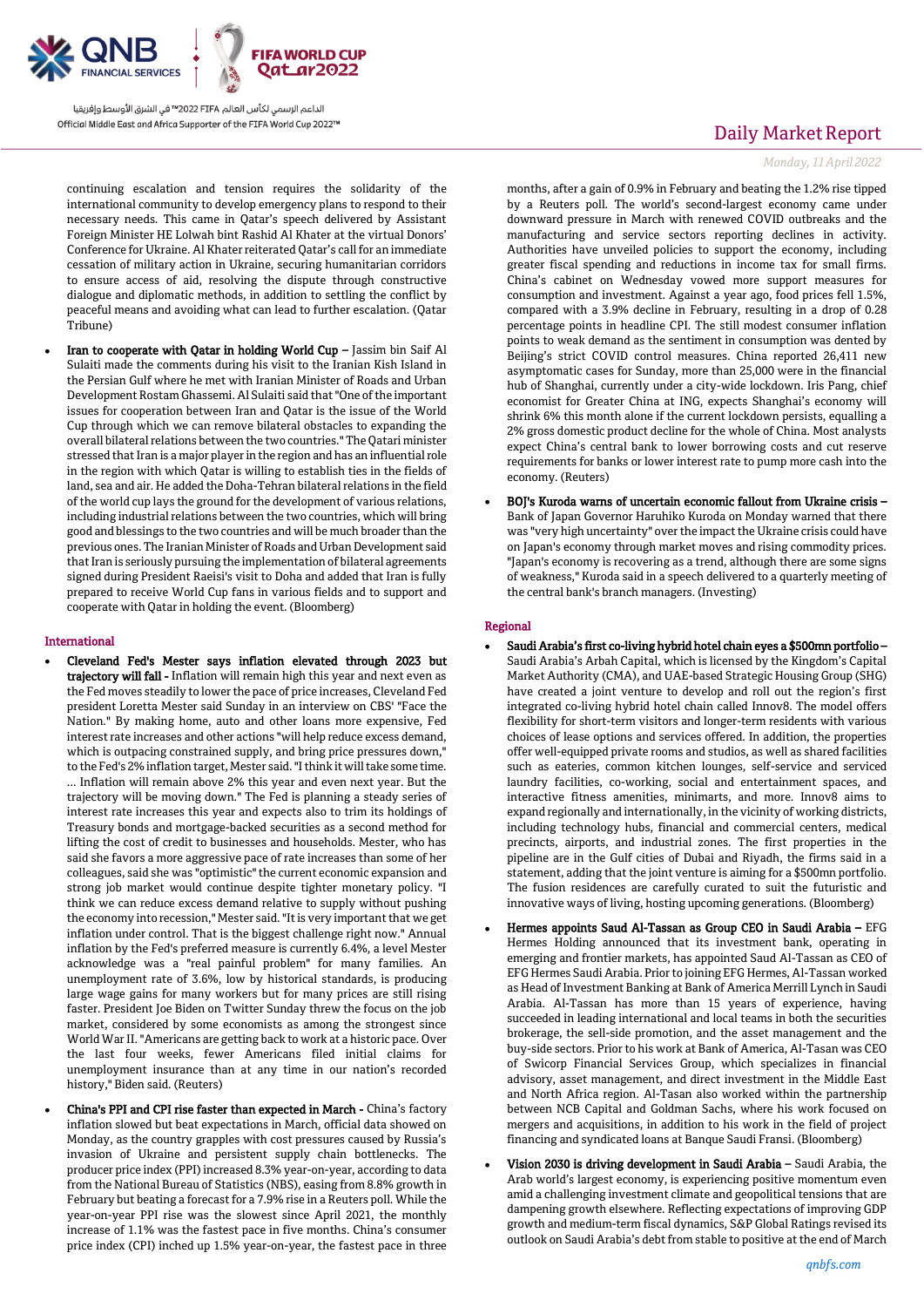

2022. "The positive outlook reflects our expectation of improving GDP growth and fiscal dynamics over the medium term, tied to the country's emergence from the Covid-19 pandemic, improved oil sector prospects, and the government's reform programs," S&P said. The Kingdom's budget surplus expectations were evident late last year when it raised its revenue forecast even before Russia's war in Ukraine propelled oil prices higher. Energy revenue still dominates the Saudi economy and those of its Gulf neighbors. Government data shows that break-even levels for Saudi Arabia are far lower than current crude prices, and possible hikes to official selling prices signal the potential for a significant budget boon. Beyond energy, Saudi Arabia continues to diversify its economy. Seven years ago, the kingdom launched its Vision 2030 program to broaden its exports and investment potential with major sporting events, tourism, infrastructure and entertainment. This included the introduction of tourist visas in late 2019, with government aspirations to create one million additional leisure and tourism-related jobs and attract 100 million annual visits. It recently unveiled futuristic plans for Trojena, an ultraluxury, year-round ski destination that can double as a venue for sports, art, music and cultural festivals. (Zawya)

- Saudi Re eyes \$356mn capital boost through IPO Saudi Reinsurance Company (Saudi Re) has announced that its board has recommended an increase in capital through an SR445.5mn (\$118.7mn) rights issue. Saudi Re, which is listed on the Saudi Exchange (Tadawul), said the move to boost the capital from SR891mn (\$237.5mn) to SR1.37bn (\$356mn) is aimed at strengthening its capital base and supporting its future expansion activities. Accordingly, the number of shares will increase from 89.1mn to 133.65mn. However, Saudi Re pointed out the capital hike is pending approval of the Saudi Central Bank (SAMA), the Capital Market Authority (CMA), and other regulatory authorities, in addition to its extraordinary general meeting. Last year, Saudi Re successfully boosted its capital to SR891mn from SR810mn by capitalizing SR81mn from retained earnings. The capital increase was done through a 1-for-10 bonus share distribution, it added. (Zawya)
- Saudi start-ups emerge star attraction for top investors Start-ups from across the Middle East and North Africa (MENA) had raised nearly \$375mn during the past month, with the Saudi firms taking a sizeable chunk of the pie, netting \$219mn across 23 investment deals in February, according to a report. With 58% of overall funding in the wider region going towards Saudi Arabia, it is no surprise to hear that headcount has grown by 20% within the Kingdom's start-ups over the past 12 months, said the report by leading recruitment consultancy Robert Walters Group, adding that this figure is expected to grow further this year as the government continues to create the ideal environment for start-up growth and international investment. (Zawya)
- Saudi Research & Media Group announces new HQ in Riyadh The Saudi Research & Media Group (SRMG) has announced the establishment of its new headquarters at the King Abdullah Financial District (KAFD), the new global center for business and commerce in the capital, Riyadh. This comes in line with the growth and expansion strategy announced by the group last year, which aims to cement its leadership position in the media sector in the region, redefine the regional media landscape and support its efforts to become one of the key leading media groups globally. (Zawya)
- Saudi ports' throughput volumes up in March Saudi Ports Authority (Mawani) has announced that the country's ports have recorded new throughput volumes in March, as the number of tonnes increased by 0.09%, reaching a total of 25mn tonnes, while the container throughput surged by 2.5% over last year hitting 865,000 containers. As per statistics issued by Mawani, these ports have recorded an increase in performance indicators as well, including the number of container transshipment that increased by 17%, which is a total of 503,000 containers. The number of passengers too increased by 84.2% to hit 98,000 passengers, stated Mawani adding that the number of cars too increased by 15.5% to 78,000. On the other hand, Saudi ports have recorded a decrease in the number of imported livestock which fell by 73.4% with a total of 105,000 head of livestock, as well as the number of vessels which decreased by 1.27% with a total of 1,091 vessels, as a result of the current challenges facing the maritime transport and global supply chains. (Zawya)

# Daily Market Report

*Monday, 11April2022*

- Dr Nagel: UAE set to attract more investments in region The UAE's image as global hub will further strengthen as it is poised to see new dialogues which will attract more investments and opportunities in the region in 2022, said Dr Raphael Nagel, chairman, The Abrahamic Business Circle, on the sidelines of the recently concluded seminar 'Let Money Talk' investment summit. Dr Nagel, a popular business facilitator, heads The Abrahamic Business Circle (The Circle), which is an exclusive Private Members Network organization focused on promoting global economic diplomacy through investments. One of The Circle's initiatives for its exclusive members whose businesses are located in the UAE and Israel is to augment the multilateral economic partnerships between countries by providing a platform for entrepreneurs and investors to integrate into creating business collaboration. (Zawya)
- MHD signs an agreement to set up pharma factory in Oman Mohsin Haider Darwish (MHD), a leading business house in Oman, has signed an agreement with Ali Moosa Al Bulushi, National Bank of Oman (NBO) and Sohar Freezone to set up a pharmaceutical manufacturing facility. Under the agreement, Penicillin General Integrated Industrial Company (Pen-G) will be jointly owned by MHD and Ali Moosa Al Bulushi and will establish a state-of-the-art fermentation plant for the manufacture of key pharmaceutical start-up material at the Sohar Freezone. NBO will be participating as the primary bank through which the project is being financed. The signing ceremony took place at the Pen-G Head Office in Ghala. Present at the signing ceremony were Ali Moosa Al Bulushi; Mohammed Abdullah Al Kharusi - Chief Executive Officer, MHD; Abdullah Zahran Al Hinai, Chief Executive Officer, National Bank of Oman; and Omar bin Mahmood Al Mahrizi, Chief Executive Officer of Sohar Freezone and Deputy Chief Executive Officer of Sohar Port. (Zawya)
- Oman's crude oil production rose by over 8% by February end The Sultanate of Oman's production of crude oil and oil condensates increased by 8.2% at the end of February to reach 60,929,200 barrels, according to the latest data released by the National Centre for Statistics and Information (NCSI). The production of natural gas decreased by the end of February by 4% to reach 7,505,000 cubic meters. Oman's total exports of crude oil recorded an increase of 18.3% at the end of February, compared to the same period the previous year. (Zawya)
- Oman Oil signs agreement to introduce biodiesel Oman Oil Marketing Company (OOMCO) and Wakud International LLC (Wakud) have signed an agreement to introduce Biodiesel blends to Oman. The two companies will explore the potential of selling different blends of Biodiesel to customers in the Commercial and Marine segments. For corporations developing de-carbonization strategies, Biodiesel can produce immediate impact without any capital expenditure. With almost no sulfur, biodiesel it attractive to marine customers looking to abide by IMO standards and specifications for low sulfur fuel. (Zawya)
- Insurance eyed on trade visa entry; Cost price under review in Kuwait The Ministry of Health and other concerned entities, including the insurance companies, intend to impose mandatory health insurance for foreigners entering the country on commercial visit visa, reports Al-Jarida daily quoting sources from the health sector. Sources revealed the price of the abovementioned health insurance has yet to be specified and a study in this regard has not been finalized. Sources said this study has been in the hands of the ministry and insurance companies for quite some time now. Sources added there are initiatives and trends in this context on the part of the ministry and insurance companies, but they have not been approved so far. Sources went on to say that the price or cost of insurance has not been decided, affirming the details will be announced soon. Sources explained this move is aimed at reducing pressure on the health facilities and services in the country, as well as the expenditures of the Kuwaiti health sector. Sources added some foreigners are visiting the country to take advantage of the health services here, such as free surgeries. (Zawya)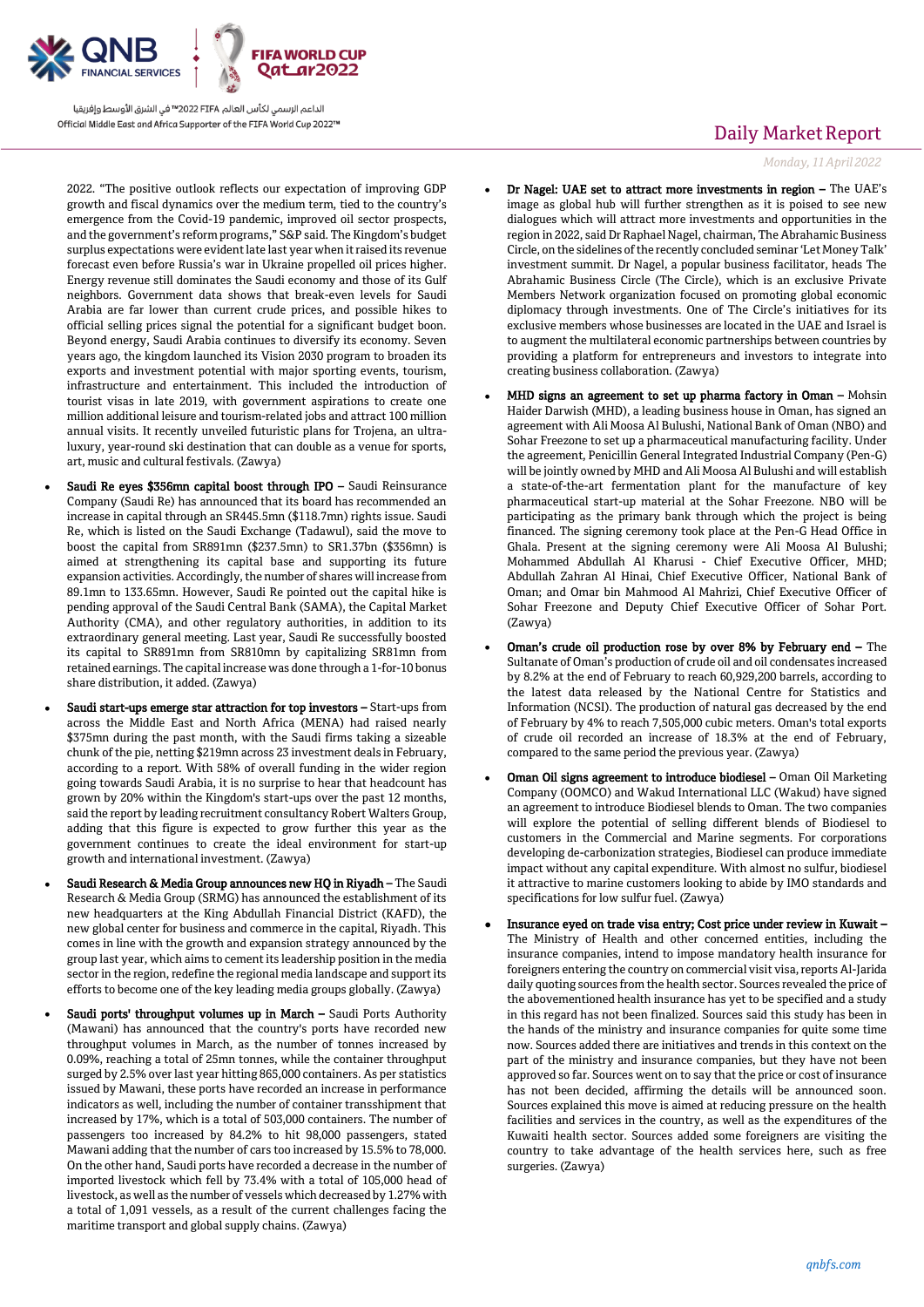

# Daily Market Report

*Monday, 11April2022*

## *Rebased Performance*



#### *Daily Index Performance* 0.6% 2.7% 0.1% 0.1% 0.7% 1.0% 0.7% 0.0% 0.8% 1.6% 2.4% 3.2% Saudi Arabia Qatar Kuwait Bahrain Oman Abu Dhabi Dubai

*Source: Bloomberg*

| <b>Asset/Currency Performance</b>                        | Close ( \$) | 1D%   | WTD%  | YTD%  |
|----------------------------------------------------------|-------------|-------|-------|-------|
| Gold/Ounce                                               | 1,947.54    | 0.8   | 1.1   | 6.5   |
| Silver/Ounce                                             | 24.77       | 0.7   | 0.6   | 6.3   |
| Crude Oil (Brent)/Barrel (FM Future)                     | 102.78      | 2.2   | (1.5) | 32.1  |
| Crude Oil (WTI)/Barrel (FM Future)                       | 98.26       | 2.3   | (1.0) | 30.6  |
| Natural Gas (Henry Hub)/MMBtu                            | 6.30        | 4.5   | 16.9  | 72.1  |
| LPG Propane (Arab Gulf)/Ton                              | 128.00      | 0.8   | (6.7) | 14.0  |
| LPG Butane (Arab Gulf)/Ton                               | 136.13      | 2.2   | (7.6) | (2.2) |
| Euro                                                     | 1.09        | (0.0) | (1.5) | (4.3) |
| Yen                                                      | 124.34      | 0.3   | 1.5   | 8.0   |
| GBP                                                      | 1.30        | (0.4) | (0.7) | (3.7) |
| CHF                                                      | 1.07        | 0.0   | (0.9) | (2.3) |
| AUD                                                      | 0.75        | (0.3) | (0.5) | 2.7   |
| <b>USD Index</b>                                         | 99.80       | 0.0   | 1.2   | 4.3   |
| <b>RUB</b>                                               | 118.69      | 0.0   | 0.0   | 58.9  |
| <b>BRL</b><br><b>Contract Contract Contract Contract</b> | 0.21        | 1.1   | (0.8) | 18.6  |

*Source: Bloomberg*

| <b>Global Indices Performance</b> | Close       | 1D%*  | WTD%* | YTD%*  |
|-----------------------------------|-------------|-------|-------|--------|
| <b>MSCI</b> World Index           | 3,012.19    | (0.1) | (1.5) | (6.8)  |
| DJ Industrial                     | 34,721.12   | 0.4   | (0.3) | (4.5)  |
| <b>S&amp;P 500</b>                | 4,488.28    | (0.3) | (1.3) | (5.8)  |
| NASDAQ 100                        | 13,711.00   | (1.3) | (3.9) | (12.4) |
| STOXX 600                         | 460.97      | 1.3   | (1.0) | (9.8)  |
| <b>DAX</b>                        | 14,283.67   | 1.4   | (2.6) | (13.6) |
| <b>FTSE 100</b>                   | 7,669.56    | 1.4   | 1.2   | (0.0)  |
| <b>CAC 40</b>                     | 6,548.22    | 1.3   | (3.5) | (12.6) |
| Nikkei                            | 26,985.80   | (0.0) | (3.9) | (13.2) |
| <b>MSCI EM</b>                    | 1,127.93    | 0.2   | (1.6) | (8.4)  |
| <b>SHANGHAI SE Composite</b>      | 3,251.85    | 0.4   | (1.0) | (10.8) |
| <b>HANG SENG</b>                  | 21,872.01   | 0.3   | (0.8) | (7.0)  |
| <b>BSE SENSEX</b>                 | 59,447.18   | 0.7   | 0.3   | 0.1    |
| Bovespa                           | 1,18,322.26 | (0.2) | (3.5) | 32.3   |
| <b>RTS</b>                        | 1,079.99    | (1.1) | 4.5   | (32.3) |

*Source: Bloomberg (\*\$ adjusted returns)*